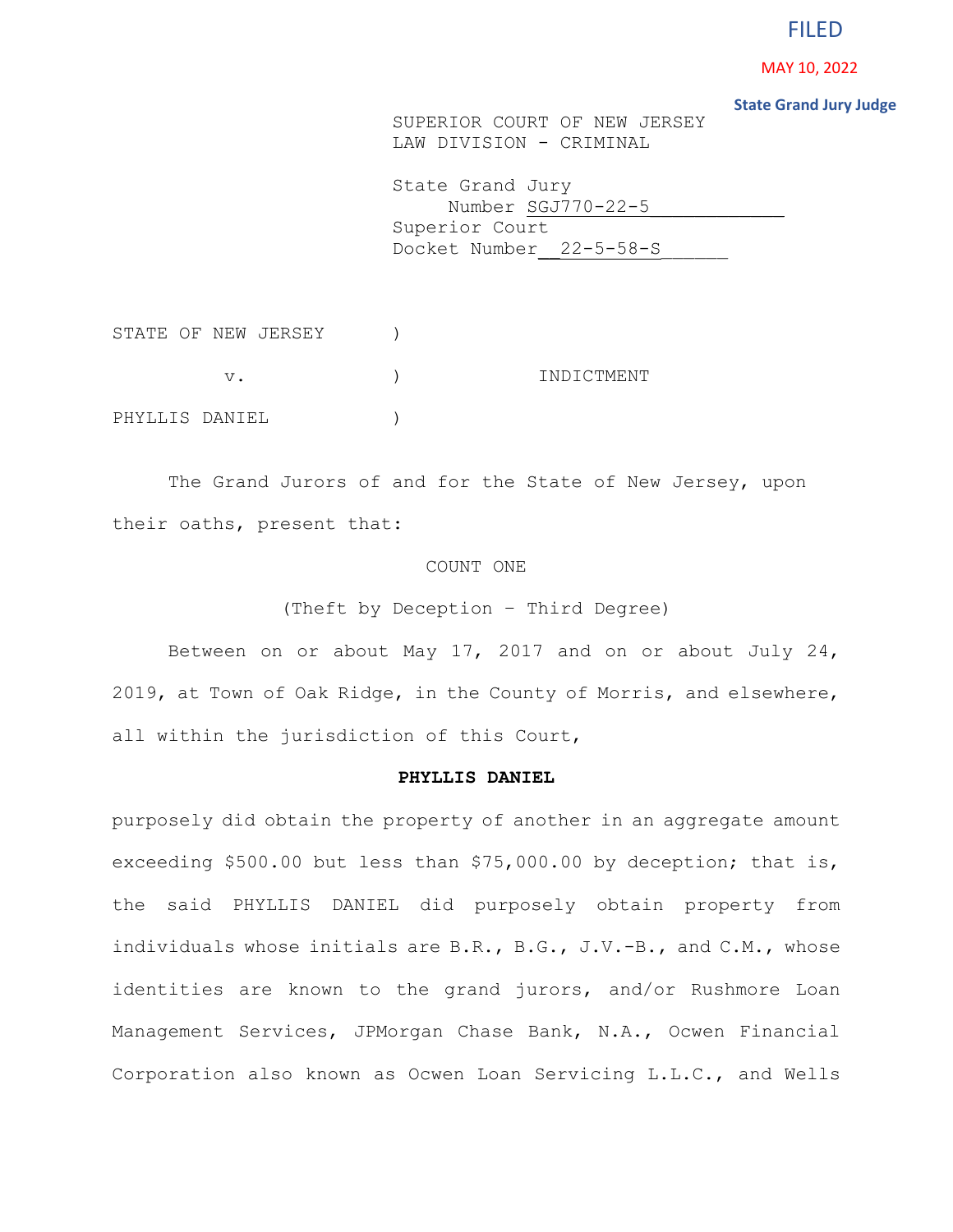Fargo Bank, in an aggregate amount exceeding \$500.00 but less than \$75,000.00 by creating or reinforcing the false impression that Exodus Financial Services, Inc., a company owned by the said PHYLLIS DANIEL, was owed money for insurance policy premiums for the properties of the aforementioned individuals and/or Rushmore Loan Management Services, JPMorgan Chase Bank, N.A., Ocwen Financial Corporation also known as Ocwen Loan Servicing L.L.C., and Wells Fargo Bank; whereas in truth and fact the said PHYLLIS DANIEL well knew that her company was not owed insurance policy premiums for the properties of the aforementioned individuals and/or Rushmore Loan Management Services, JPMorgan Chase Bank, N.A., Ocwen Financial Corporation also known as Ocwen Loan Servicing L.L.C., and Wells Fargo Bank; contrary to the provisions of N.J.S.A. 2C:20-4a, and against the

peace of this State, the government and dignity of the same.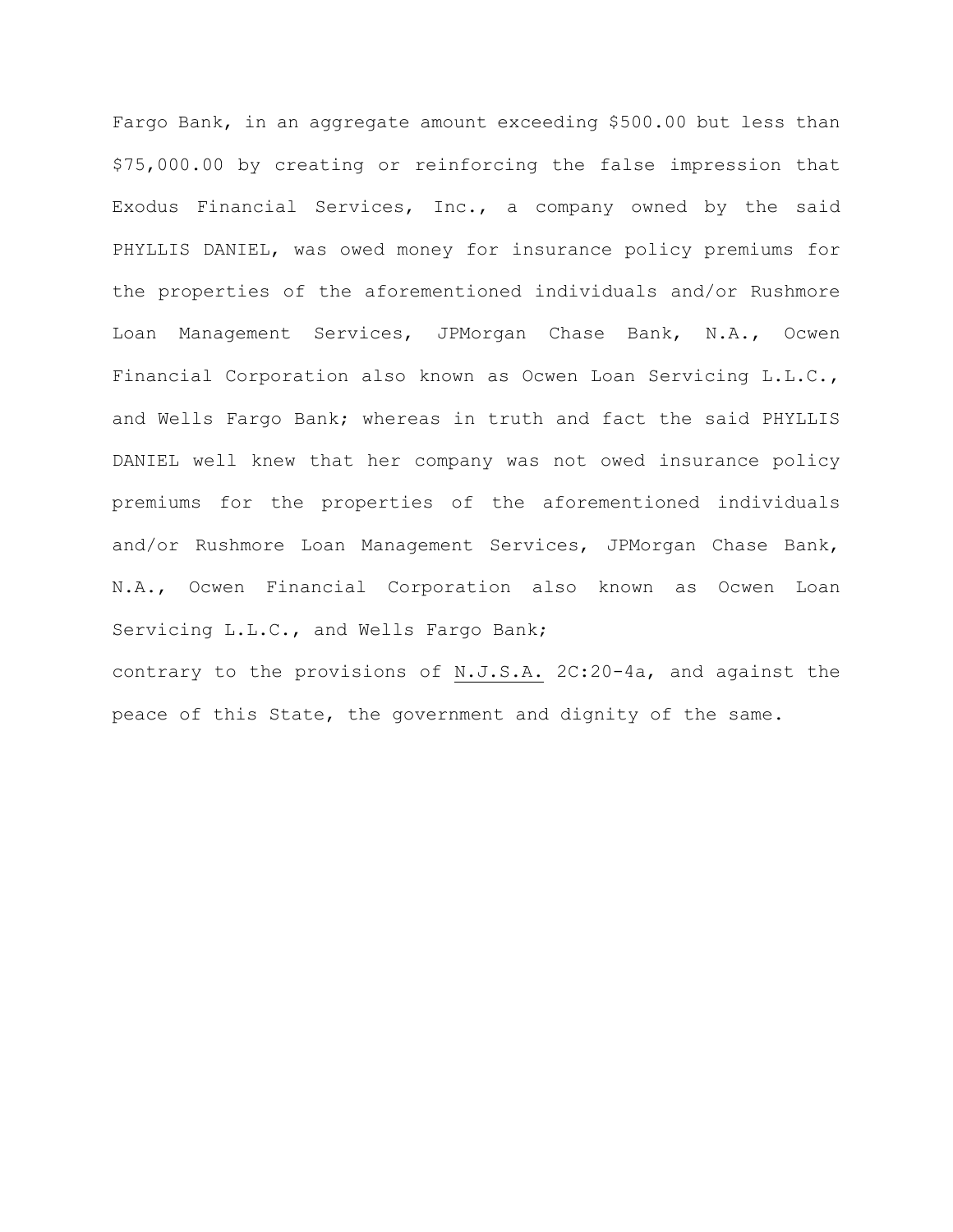## COUNT TWO

(Attempted Theft by Deception – Third Degree)

Between on or about October 17, 2017 and on or about October 24, 2017, at the Town of Oak Ridge, in the County of Morris, and elsewhere, all within the jurisdiction of this Court,

#### **PHYLLIS DANIEL**

purposely did attempt to obtain the property of another in an aggregate amount exceeding \$500.00 but less than \$75,000.00 by deception; that is, the said PHYLLIS DANIEL did purposely attempt to obtain property from an individual whose initials are M.J.T., whose identity is known to the grand jurors and/or Ocwen Financial Corporation also known as Ocwen Loan Servicing L.L.C., in an amount exceeding \$500.00 but less than \$75,000.00, by creating or reinforcing the false impression that Exodus Financial Services, Inc., a company owned by the said PHYLLIS DANIEL, was owed money for insurance policy premiums for the property of M.J.T. and/or Ocwen Financial Corporation also known as Ocwen Loan Servicing L.L.C.; whereas in truth and fact the said PHYLLIS DANIEL well knew that her company was not owed insurance policy premium funds for the property of M.J.T. and/or Ocwen Financial Corporation also known as Ocwen Loan Servicing L.L.C.;

contrary to the provisions of N.J.S.A. 2C:20-4a, and against the peace of this State, the government and dignity of the same.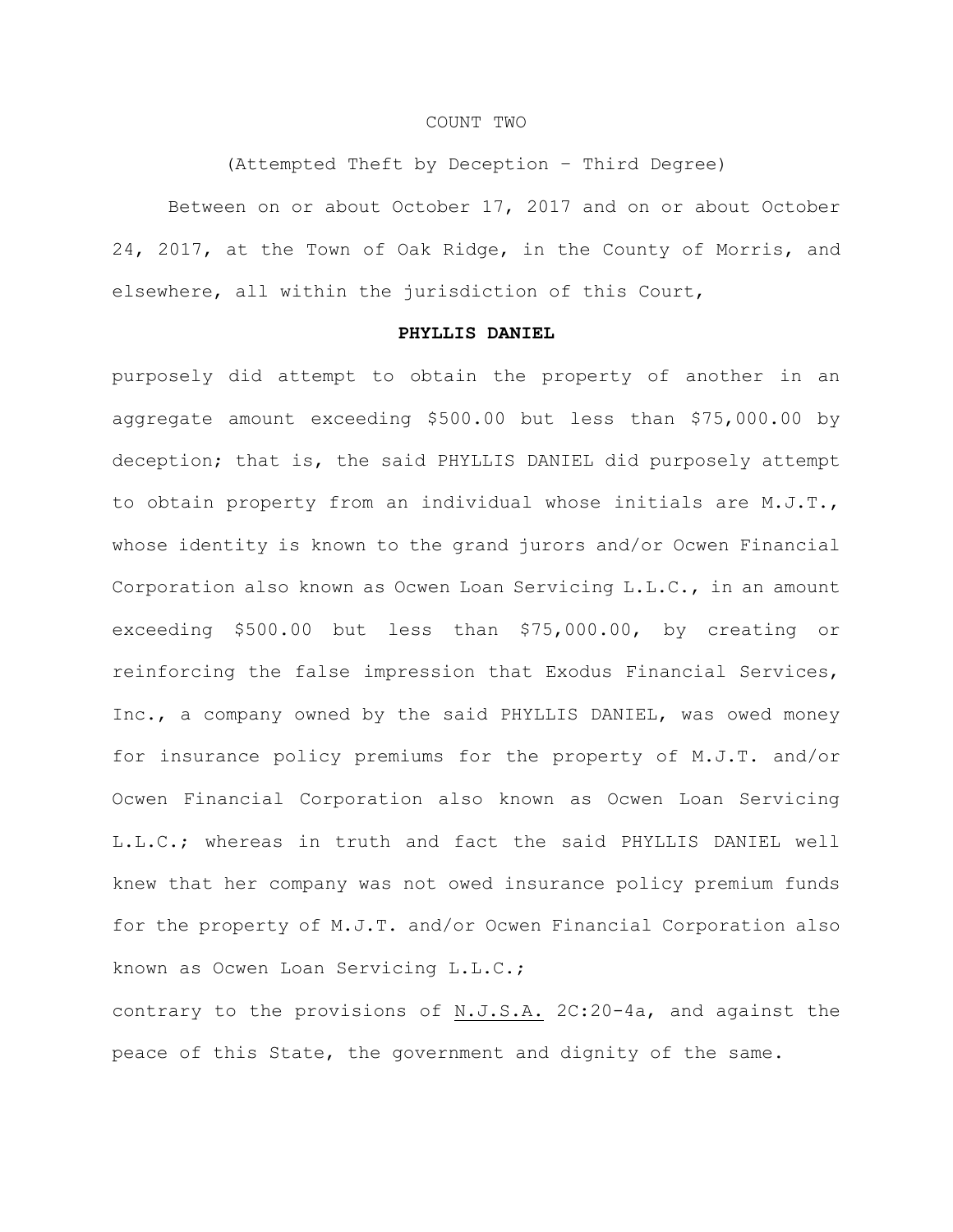## COUNT THREE

(Misconduct by Corporate Official – Third Degree)

Between on or about May 17, 2017 and on or about August 16, 2018, at the Town of Oak Ridge, in the County of Morris, and elsewhere, all within the jurisdiction of this Court,

## **PHYLLIS DANIEL**

purposely or knowingly did use, control or operate a corporation for the furtherance or promotion of any criminal object, thereby deriving a benefit in an amount exceeding \$1,000.00 but less than \$75,000.00, that is, the said PHYLLIS DANIEL did use, control or operate Exodus Financial Services Incorporated, a former corporation of the State of New Jersey, for the furtherance or promotion of the criminal object of theft by deception, in violation of N.J.S.A. 2C:20-4a, thereby deriving a benefit in an amount exceeding \$1,000.00 but less than \$75,000.00, contrary to the provisions of N.J.S.A. 2C:21-9c, and against the peace of this State, the government and dignity of the same.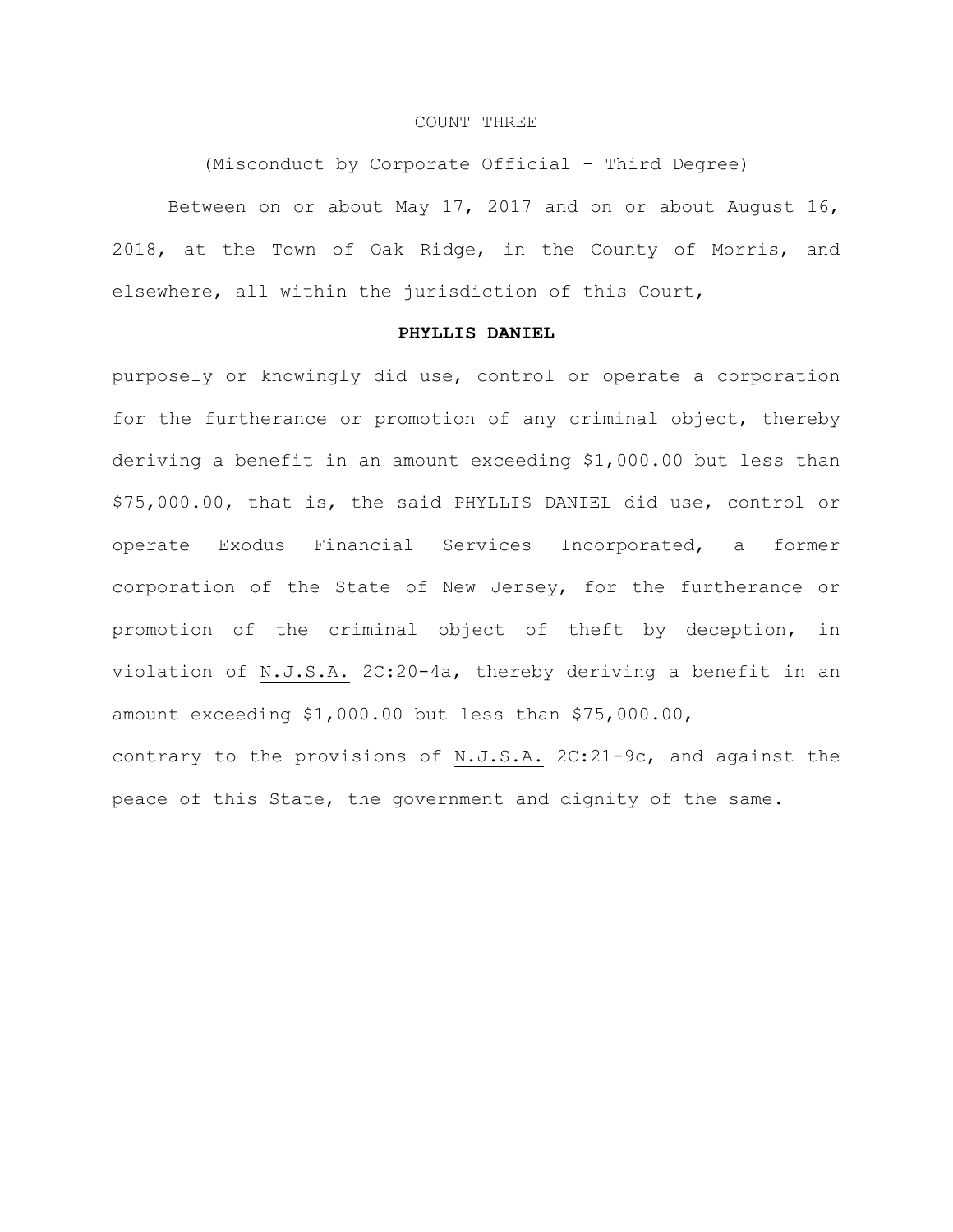#### COUNT FOUR

## (Falsifying Records – Fourth Degree)

On or about July 25, 2017, at the Town of Oak Ridge, in the County of Morris, and elsewhere, all within the jurisdiction of this Court,

## **PHYLLIS DANIEL**

did falsify any writing or record, or utter any writing or record knowing that it contained a false statement or information, with purpose to deceive or injure an individual whose initials are B.G., whose identity is known to the grand jurors, and/or Rushmore Loan Management Services that is, the said PHYLLIS DANIEL did falsify or utter an evidence of property insurance record and/or a fax cover letter to obtain payment for insurance policy premiums knowing the document or documents contained false information, with the purpose to injure B.G. and/or Rushmore Loan Management Services,

contrary to the provisions of N.J.S.A. 2C:21-4a, and against the peace of this State, the government and dignity of the same.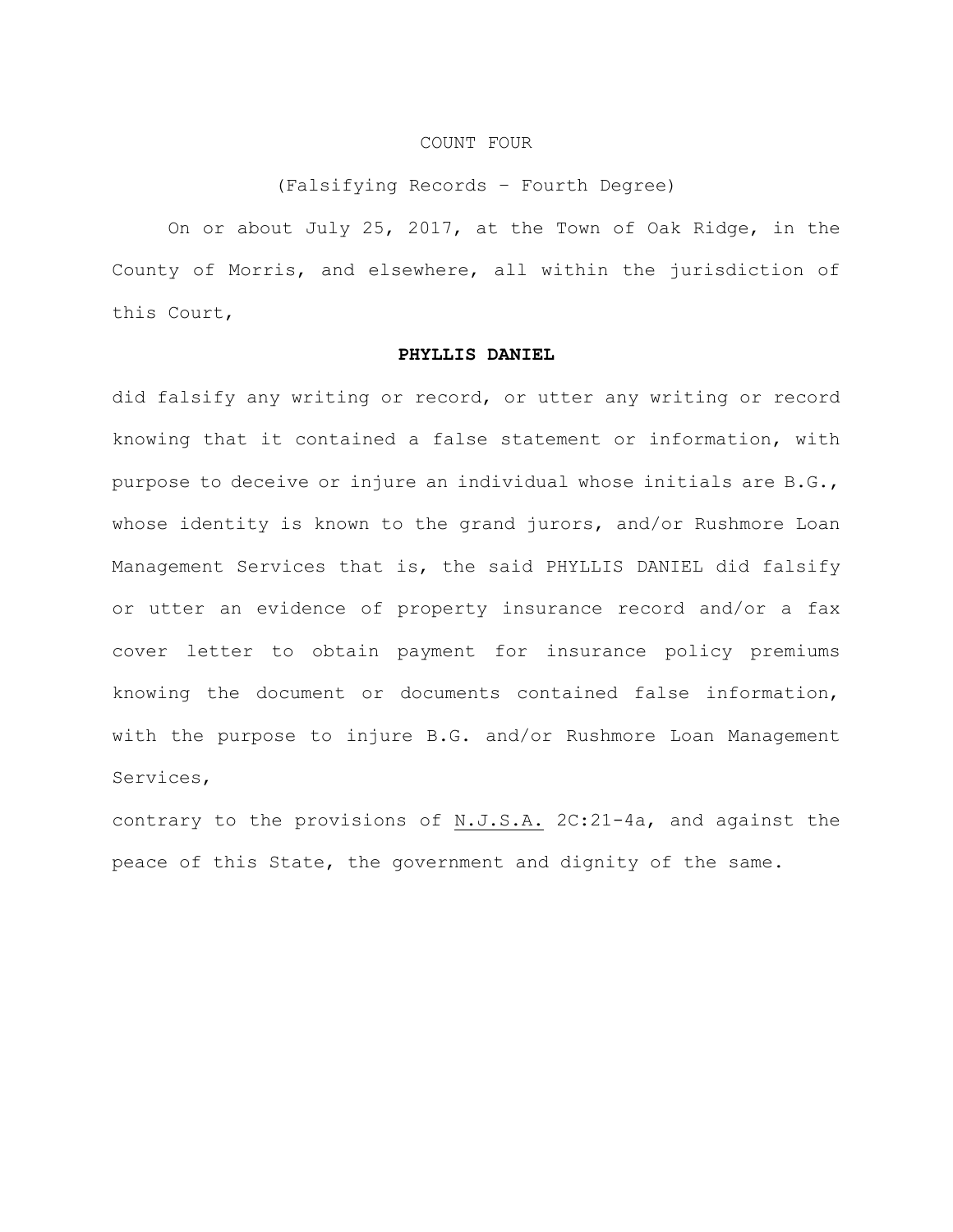## COUNT FIVE

#### (Falsifying Records – Fourth Degree)

On or about July 2, 2018, at the Town of Oak Ridge, in the County of Morris, and elsewhere, all within the jurisdiction of this Court,

#### **PHYLLIS DANIEL**

did falsify any writing or record, or utter any writing or record knowing that it contained a false statement or information, with purpose to deceive or injure an individual whose initials are B.G., whose identity is known to the grand jurors, and/or Rushmore Loan Management Services that is, the said PHYLLIS DANIEL did falsify or utter an evidence of property insurance record and/or a fax cover letter to obtain payment for insurance policy premiums knowing the document or documents contained false information, with the purpose to injure B.G. and/or Rushmore Loan Management Services,

contrary to the provisions of N.J.S.A. 2C:21-4a, and against the peace of this State, the government and dignity of the same.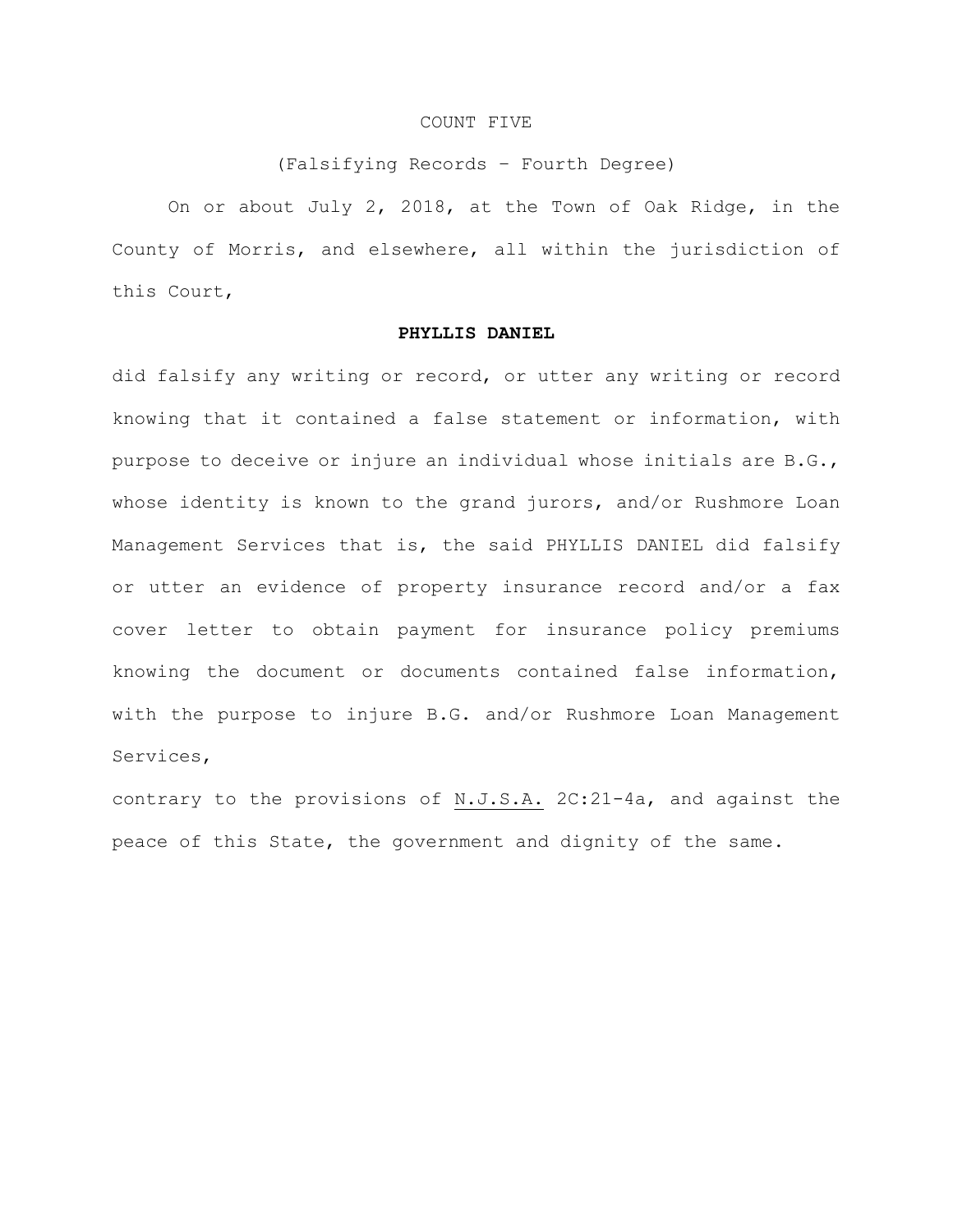#### COUNT SIX

#### (Falsifying Records – Fourth Degree)

Between on or about May 1, 2017 and/or on or about August 18, 2017, at the Town of Oak Ridge, in the County of Morris, and elsewhere, all within the jurisdiction of this Court,

#### **PHYLLIS DANIEL**

did falsify any writing or record, or utter any writing or record knowing that it contained a false statement or information, with purpose to deceive or injure an individual whose initials are B.R, whose identity is known to the grand jurors, and/or Ocwen Financial Corporations also known as Ocwen Loan Servicing, L.L.C., that is, the said PHYLLIS DANIEL did falsify or utter an evidence of property insurance record and/or a fax cover letter to obtain payment for insurance policy premiums knowing the document or documents contained false information, with the purpose to injure B.R. and/or Ocwen Financial Corporations also known as Ocwen Loan Servicing, L.L.C.,

contrary to the provisions of N.J.S.A. 2C:21-4a, and against the peace of this State, the government and dignity of the same.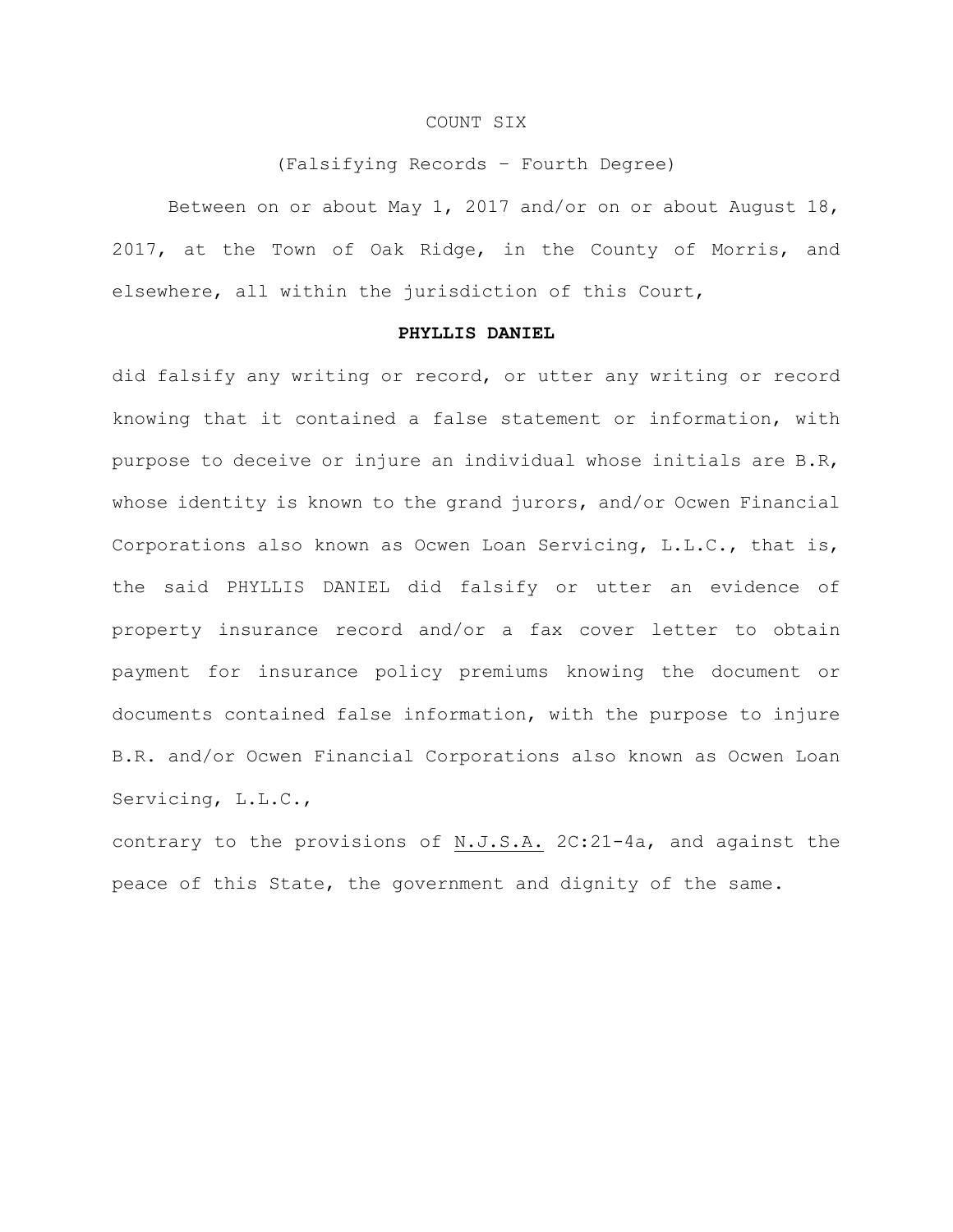## COUNT SEVEN

#### (Falsifying Records – Fourth Degree)

On or about October 26, 2017, at the Town of Oak Ridge, in the County of Morris, and elsewhere, all within the jurisdiction of this Court,

#### **PHYLLIS DANIEL**

did falsify any writing or record, or utter any writing or record knowing that it contained a false statement or information, with purpose to deceive or injure an individual whose initials are C.M., whose identity is known to the grand jurors, and/or JPMorgan Chase Bank, N.A., that is, the said PHYLLIS DANIEL did falsify or utter a document appearing to be a policy declaration and/or a fax cover letter to obtain payment for insurance policy premiums knowing the document or documents contained false information, with the purpose to injure C.M. and/or JPMorgan Chase Bank, N.A., contrary to the provisions of N.J.S.A. 2C:21-4a, and against the peace of this State, the government and dignity of the same.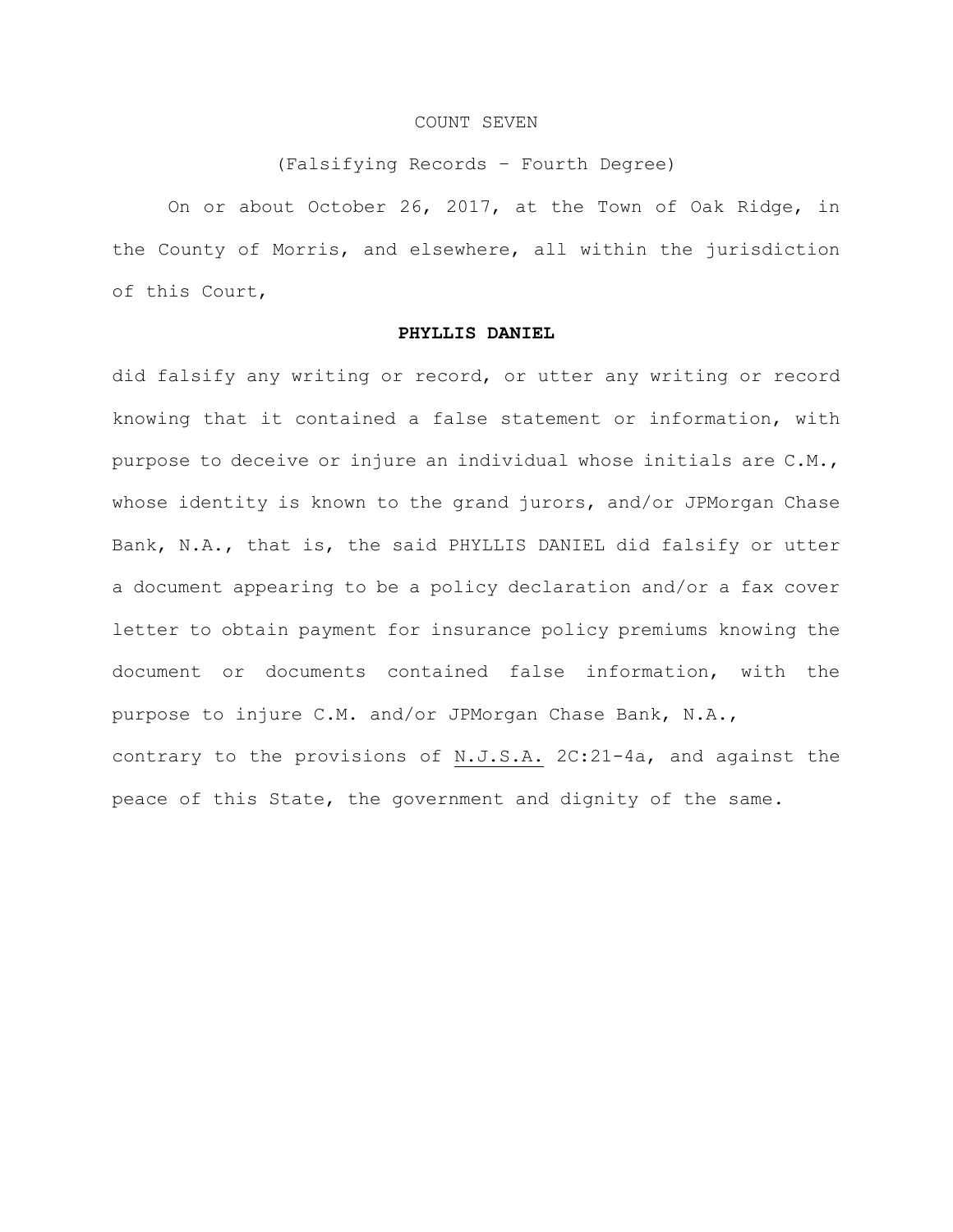## COUNT EIGHT

#### (Falsifying Records – Fourth Degree)

On or about October 13, 2018, at the Town of Oak Ridge, in the County of Morris, and elsewhere, all within the jurisdiction of this Court,

## **PHYLLIS DANIEL**

did falsify any writing or record, or utter any writing or record knowing that it contained a false statement or information, with purpose to deceive or injure an individual whose initials are C.M., whose identity is known to the grand jurors, and/or JPMorgan Chase Bank, N.A., that is, the said PHYLLIS DANIEL did falsify or utter a document appearing to be a policy declaration and/or a fax cover letter to obtain payment for insurance policy premiums knowing the document or documents contained false information, with the purpose to injure C.M. and/or JPMorgan Chase Bank, N.A., contrary to the provisions of N.J.S.A. 2C:21-4a, and against the peace of this State, the government and dignity of the same.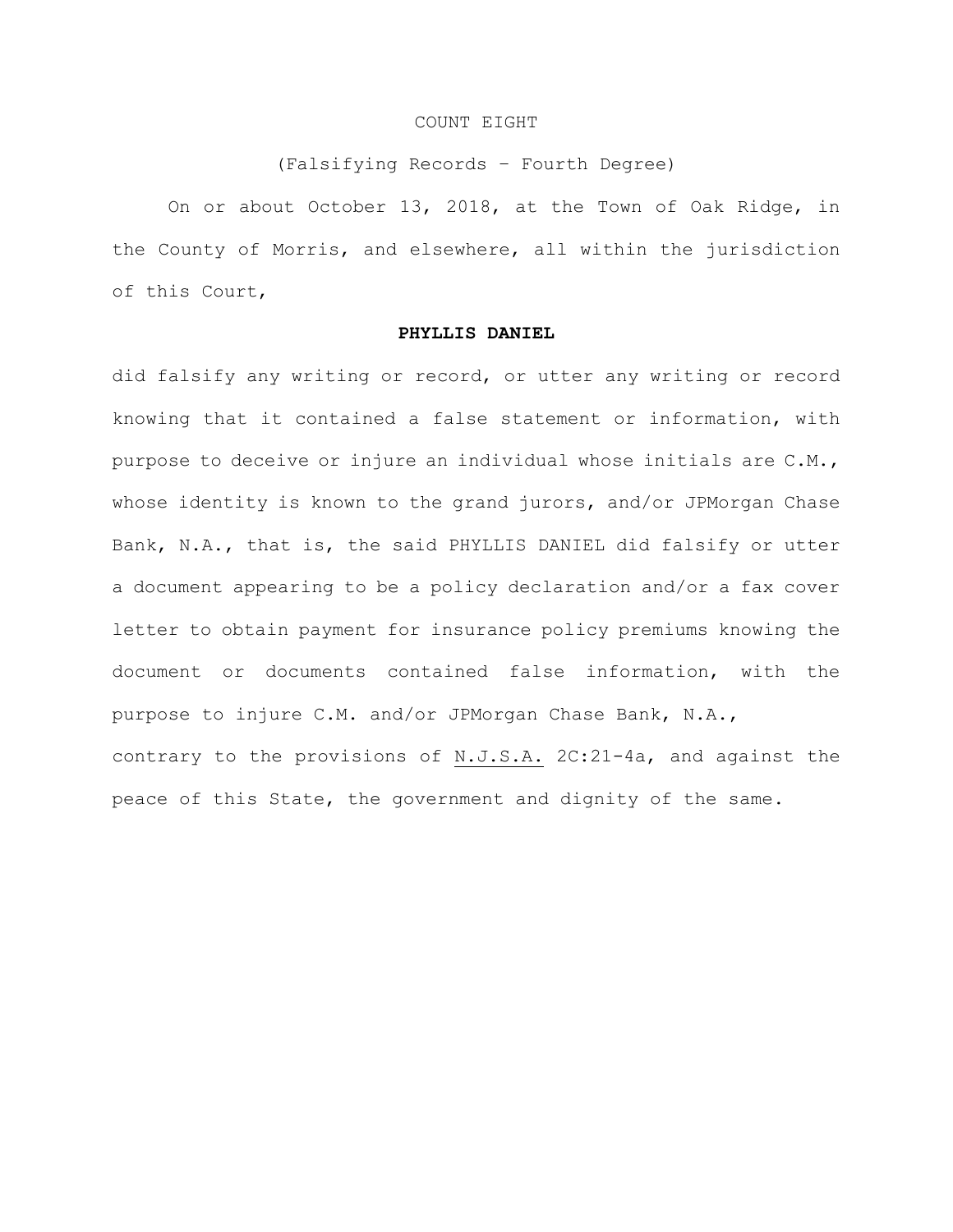## COUNT NINE

#### (Falsifying Records – Fourth Degree)

On or about October 29, 2019, at the Town of Oak Ridge, in the County of Morris, and elsewhere, all within the jurisdiction of this Court,

## **PHYLLIS DANIEL**

did falsify any writing or record or utter any writing or record knowing that it contained a false statement or information, with purpose to deceive or injure an individual whose initials are C.M., whose identity is known to the grand jurors, and/or JPMorgan Chase Bank, N.A., that is, the said PHYLLIS DANIEL did falsify or utter a document appearing to be a notice of cancellation and/or a fax cover letter to obtain payment for insurance policy premiums knowing the document or documents contained false information, with the purpose to injure C.M. and/or JPMorgan Chase Bank, N.A., contrary to the provisions of N.J.S.A. 2C:21-4a, and against the peace of this State, the government and dignity of the same.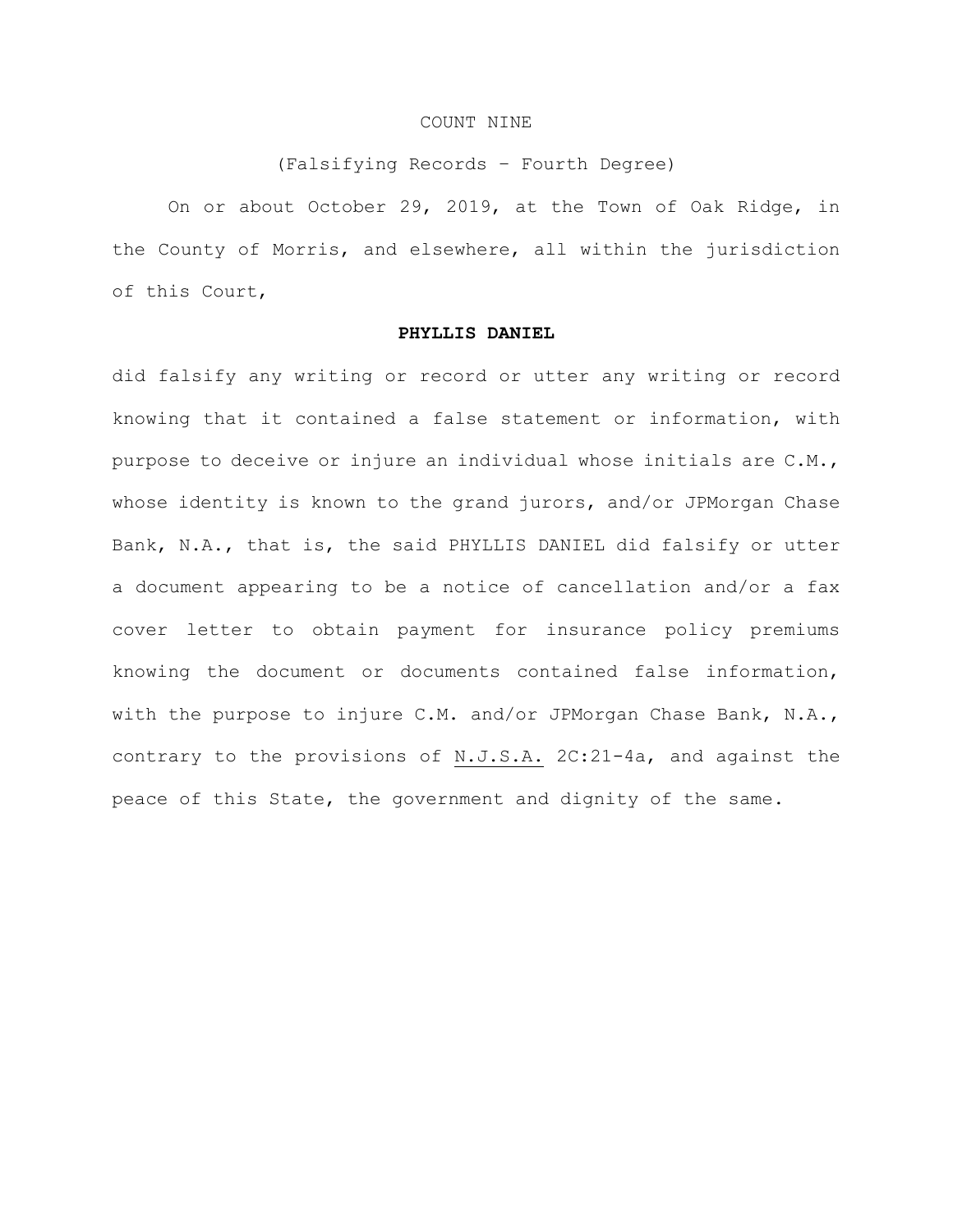#### COUNT TEN

#### (Falsifying Records – Fourth Degree)

On or about November 27, 2017, at the Town of Oak Ridge, in the County of Morris, and elsewhere, all within the jurisdiction of this Court,

## **PHYLLIS DANIEL**

did falsify any writing or record, or utter any writing or record knowing that it contained a false statement or information, with purpose to deceive or injure an individual whose initials are J. V.-B., whose identity is known to the grand jurors, and/or Wells Fargo Bank, that is, the said PHYLLIS DANIEL did falsify or utter an evidence of property insurance record and/or a fax cover letter to obtain payment for insurance policy premiums knowing the document or documents contained false information, with the purpose to injure J. V.-B. and/or Wells Fargo Bank, contrary to the provisions of N.J.S.A. 2C:21-4a, and against the peace of this State, the government and dignity of the same.